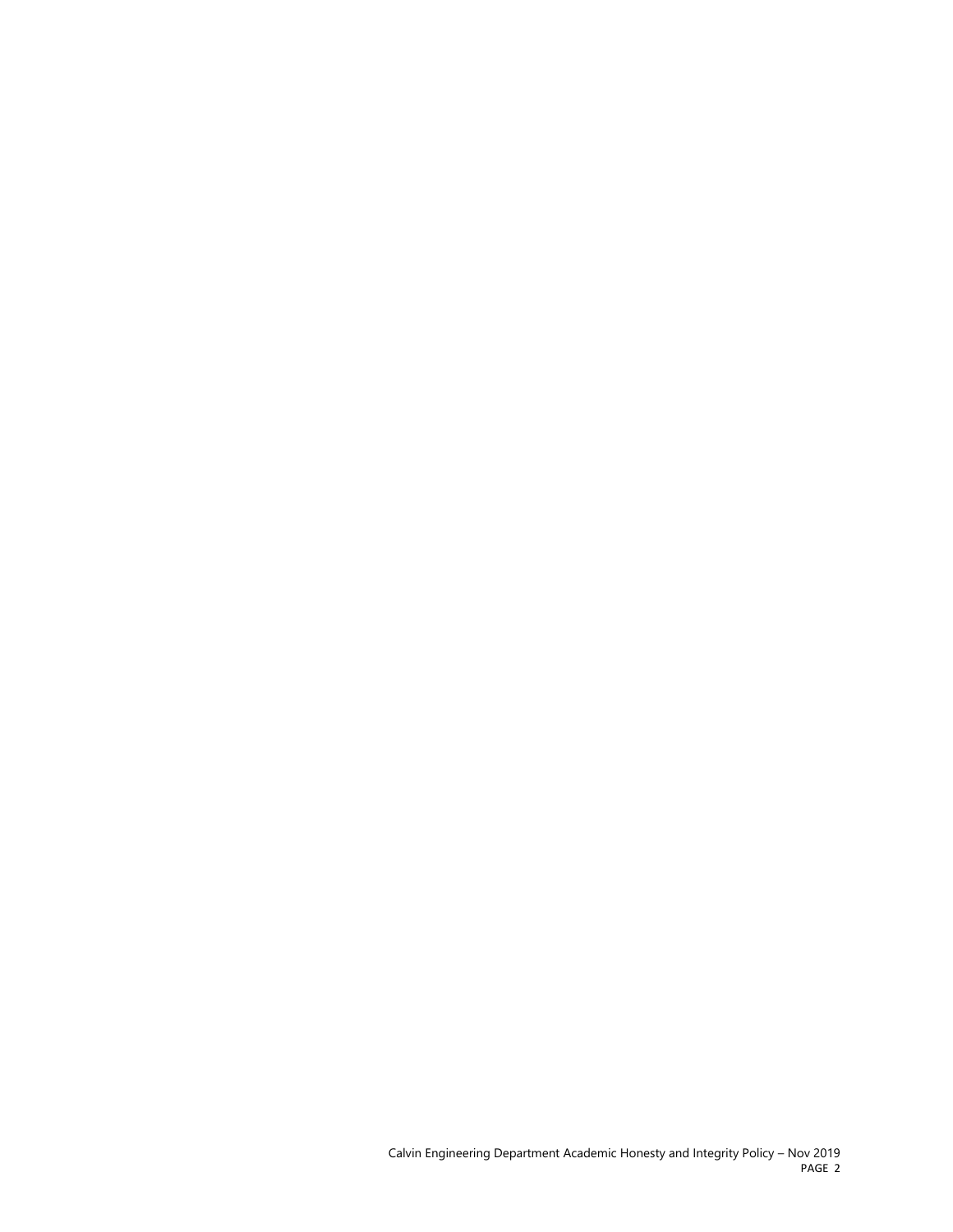

#### **Background**

This policy addresses academic honesty in the Calvin University Department of Engineering and is intended to provide a consistent, transparent, and fair learning environment for all engineering students at Calvin University. Engineering students at Calvin University are expected to learn and study with absolute integrity. The preamble of the National Society of Professional Engineers' *Code of Ethics* clearly emphasizes the importance of integrity among engineers:

"Engineering is an important and learned profession. As members of this profession, engineers are expected to exhibit the highest standards of honesty and integrity. Engineering has a direct and vital impact on the quality of life for all people. Accordingly, the services provided by engineers require honesty, impartiality, fairness, and equity, and must be dedicated to the protection of the public health, safety, and welfare. Engineers must perform under a standard of professional behavior that requires adherence to the highest principles of ethical conduct."

Consequently, it is entirely appropriate and imperative that engineering students learn under comparable standards and expectations established for ethical and honest conduct of those who practice engineering. With this, the Engineering Department is committed to clearly communicating expectations to students for academic conduct that is honest and demonstrates integrity.

#### **Department Expectations**

Because honesty and integrity are critical to the engineering profession, each student in the Engineering Program (FTIAC – First Time In Any University students or transfer students) will be required to read and agree to abide by the policy.

The Calvin University Department of Engineering will prioritize academic honesty and integrity by emphasizing its utter importance with:

- 1) a dedicated and detailed discussion of this policy during the early stages in each section of Engineering 101,
- 2) a common statement provided on each engineering course syllabus regarding departmental expectations for honest learning,
- 3) course-specific listings of explicit examples of academic dishonesty for individual instructors, and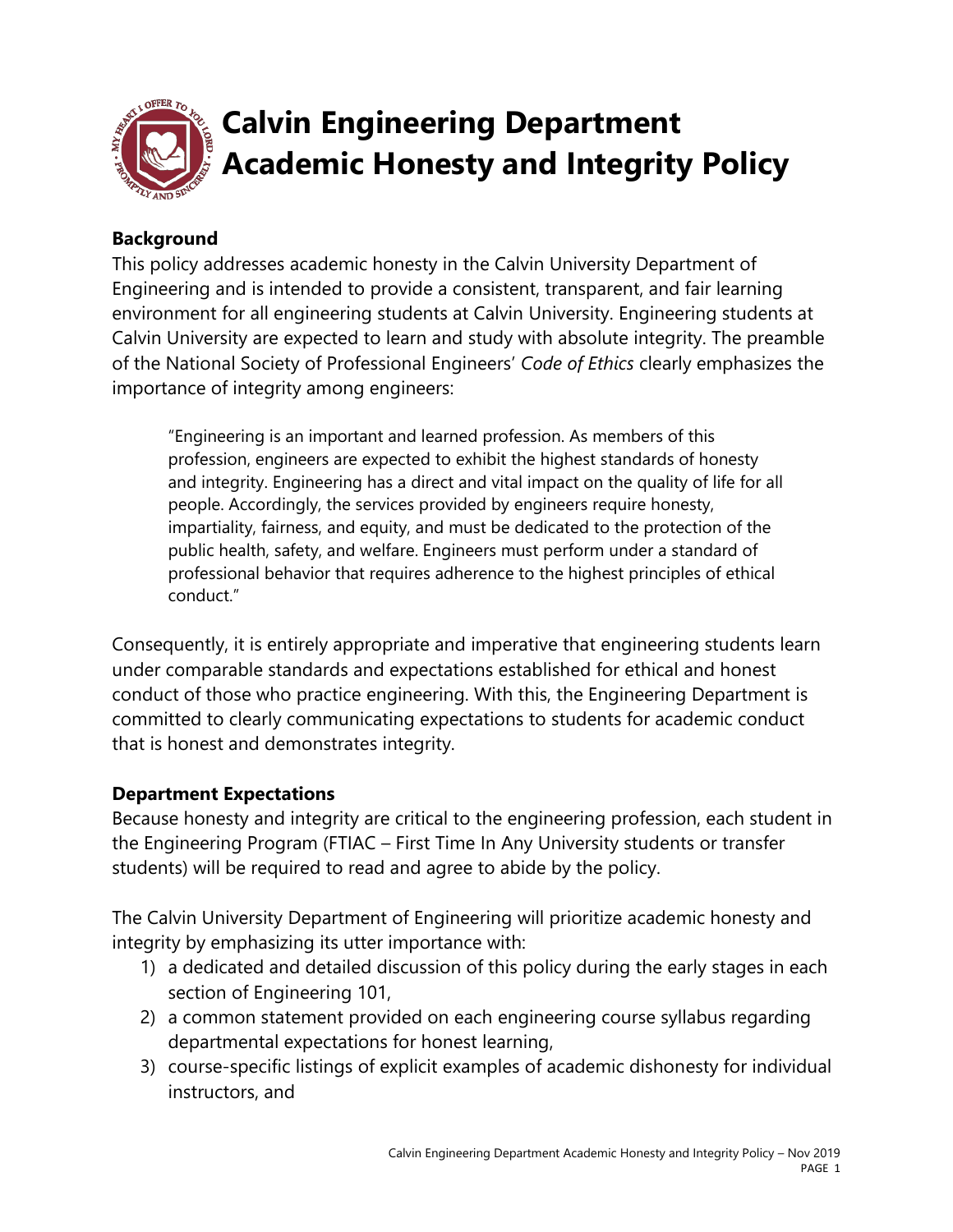4) a review by the department chair of the syllabus for each section of each course to ensure that academic honesty and integrity is adequately addressed and emphasized by the instructor.

Dedicated and sufficient time (i.e., one entire 50-minute lecture period) will be devoted in Engineering 101 to understanding and learning the Engineering Department's academic honesty and integrity policy. This lecture will be conducted within the first several weeks of classes and include dissemination (i.e., a "handout") of the department's policy. The purpose of this lecture is to highlight the critical importance of honesty and integrity in the learning (and practicing) of engineering, to provide understanding and definition for academic honesty and integrity, and to set clear expectations for each student's academic work at Calvin.

The following statement will be provided on every syllabus of courses taught within the Engineering Department:

*Because of the nature of the profession, honesty and integrity are expected of every engineer. With this, and especially in light of our common Christian commitment, instances of academic dishonesty will not be tolerated in this course. This course is intended to be a community of learners. As documented in the Calvin Engineering Academic Honesty and Integrity Policy (AHIP)* 

*([http://www.calvin.edu/academic/engineering/ENGR-AHIP\)](http://www.calvin.edu/academic/engineering/ENGR-AHIP), "engineering students at Calvin University are expected to learn and study with absolute integrity." The AHIP provides the framework for Engineering Department faculty to impose sanctions in response to dishonesty, within the guidelines of Calvin's Code of Student Conduct.* 

Any questions, comments, and concerns regarding AHIP and its application in this course *are welcomed.* 

In addition to this common departmental expectation shared by all faculty members for every engineering course, faculty will clearly communicate specific examples of what they consider to be academic dishonesty in each section.

### **Incidents of Academic Dishonesty**

Each faculty member of the Engineering Department prioritizes learning with integrity; although there are common commitments shared by all department faculty, individual faculty will exercise discretion and freedom in the way(s) they teach and administer the business of learning. When students are suspected of compromising the expectations and standards for academic honesty and integrity set forth by the University, the Engineering Department, and/or the instructor for their course, measures will be taken to determine, and if merited, sanction and document incidents of academic dishonesty.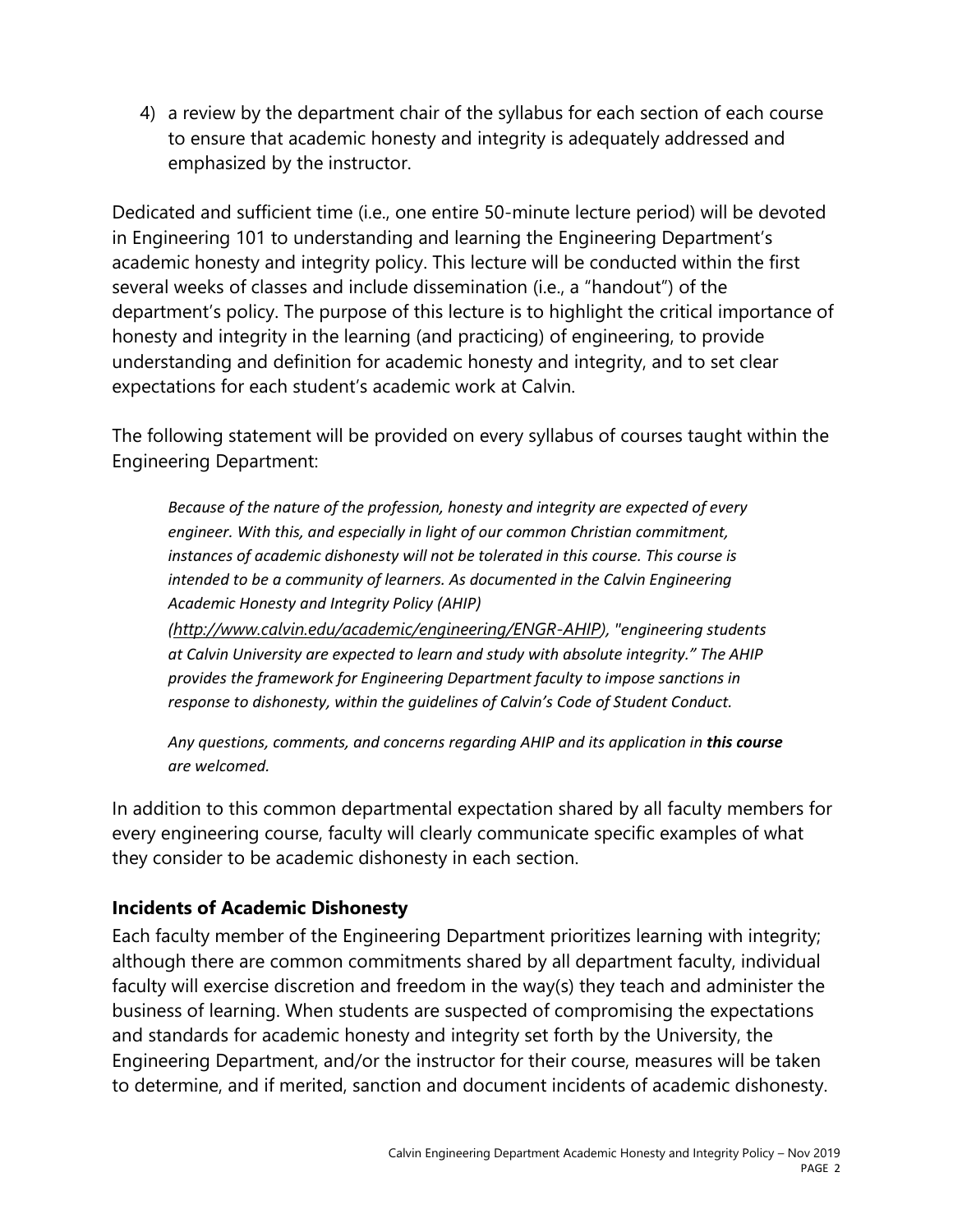AHIP falls within the current Calvin University Student Conduct Code (The Code) [\(https://calvin.edu/directory/policies/student-conduct-code#VI\)](https://calvin.edu/directory/policies/student-conduct-code#VI), with particular connection to section IV.B.1 that specifically identifies "cheating, plagiarism, or other forms of academic dishonesty" as acts of misconduct that are subject to disciplinary sanctions. The Code is meant to assist the Calvin community by setting expectations for proscribed conduct in light of obedience to God's commandments and our fallibility. Under every circumstance, AHIP will be exercised as part of the current practices of the Calvin University campus community.

When an instance of academic dishonesty is suspected by an instructor, numerous and sequential responses can result (Figure 1). Working within the University's established processes (Article V.D of The Code), when an instance of academic dishonesty is suspected, instructors will hold a conference with the student in question. One of three outcomes is possible, based on the conclusions reached during the instructor-student conference:

- 1) no further action is needed given the satisfactory explanation provided by the student (i.e., not guilty),
- 2) guilt is accepted by the student and the incident is reported to the Dean of Student Life for Judicial Affairs (DSLJA) for documentation, and
- 3) guilt is denied by the student and the incident is elevated to the DSLJA for further action.

If the student accepts guilt during the instructor-student conference (i.e., outcome 2) above) sanctions will be determined by the instructor. The Office of Student Conduct will be notified so that the incident can be documented.

Once an unresolved instance of suspected academic dishonesty is elevated to the Office of Student Conduct, it is processed like any other issue of student misconduct as described in Article V.B. of the Calvin University Student Conduct Code. Four possible outcomes will result from the Office of Student Conduct process:

- 1) no further action is merited based on insufficient evidence (i.e., not guilty),
- 2) guilt is accepted by the student and the incident is formally documented,
- 3) guilt is determined via a hearing process (initiated by student denial), or

4) innocence is determined via a hearing process (initiated by student denial). If guilt is determined as part of Office of Student Conduct processing (i.e., unresolved during instructor-student conference), sanctioning is determined by the Office of Student Conduct in consultation with the instructor.

Regardless of how it is ultimately determined that a student has been academically dishonest, some example sanctions include, but are not limited to, the following:

• Failing the course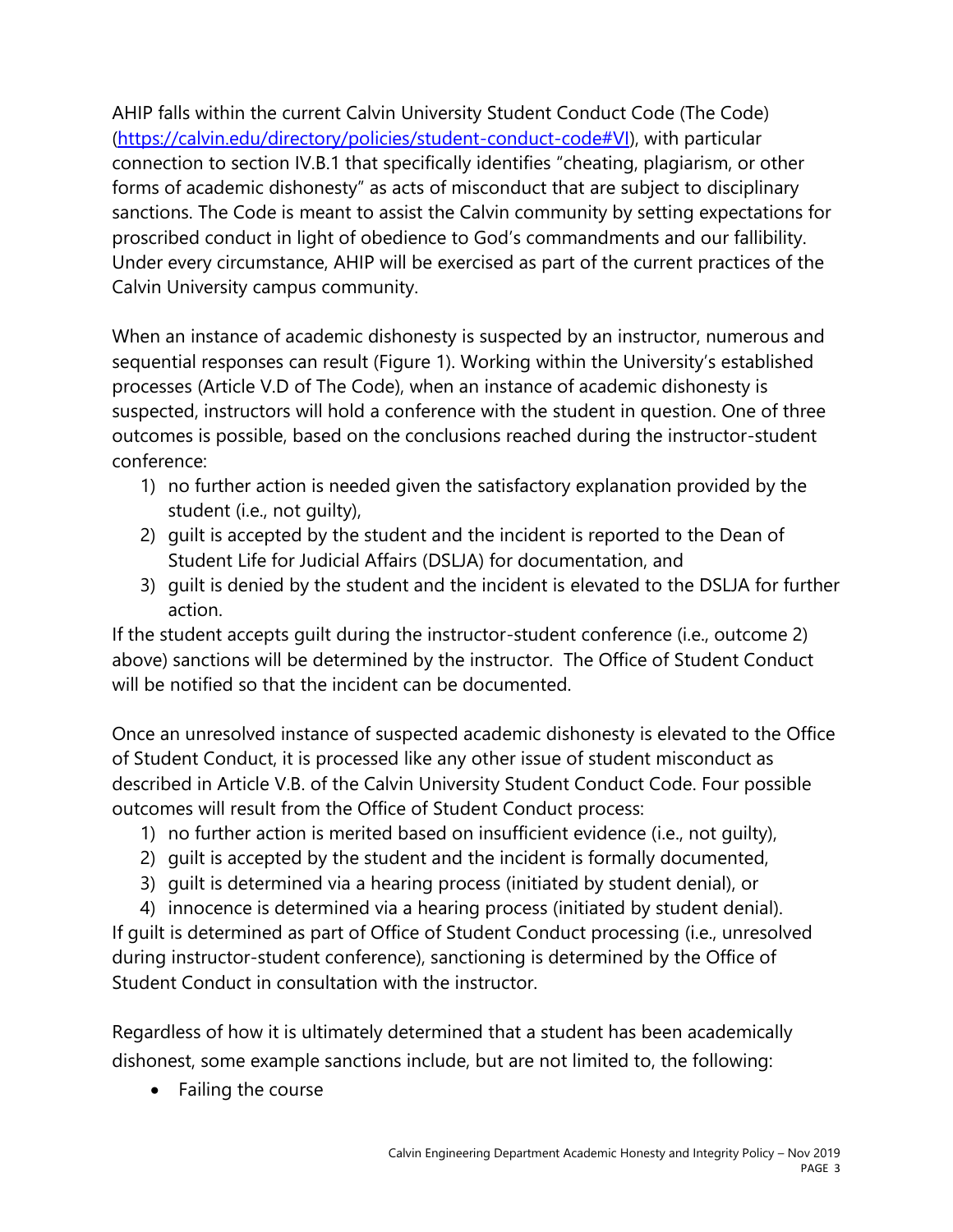- Recording a score of zero for the activity associated with the incident of academic dishonesty
- Recording a decreased/reduced score for the activity associated with the incident of academic dishonesty

• Providing an apology to all those adversely affected by the incident of guilt. The most common sanction, as recommended by Office of Student Conduct and the Code, is receiving a zero mark for the compromised academic exercise.

In addition to the cooperation between the Engineering Department and Office of Student Conduct described above, the Office of Student Conduct will work with the Engineering Department as follows:

- Notify the Engineering Department Chair when students affected by AHIP have a documented incident of academic dishonesty in any Calvin University course. Possible students include those: seeking admission into the Engineering Program, currently admitted to the Engineering Program, or non-BSE students enrolled in engineering courses.
- Provide a review of all students applying for admission into the Engineering Program for documented incidents of academic dishonesty.
- Assist and advise the Engineering Department during student appeals related to AHIP.

## **Implications for Repeated Incidents**

The implications for the student are grave for repeated (i.e., *more than one*) incidents of documented academic dishonesty. The Engineering Department holds a "two strikes" policy for students with documented incidents of academic dishonesty in *any Calvin University course, including those taught outside of the Engineering Department*. This policy affects students under the following scenarios:

- i. *Non-admitted students*: For students who have not yet been formally admitted into the Engineering Program, typically those in their first or second year of study, two documented incidents of academic dishonesty (i.e., "two strikes") will preclude formal admission into the program.
- ii. *Admitted students*: For students who have been admitted into the Engineering Program, typically students in their final two years of study, a second documented incident of academic integrity (i.e. "two strikes") will result in unenrollment from their current engineering courses and revocation of their admission to the Engineering Program.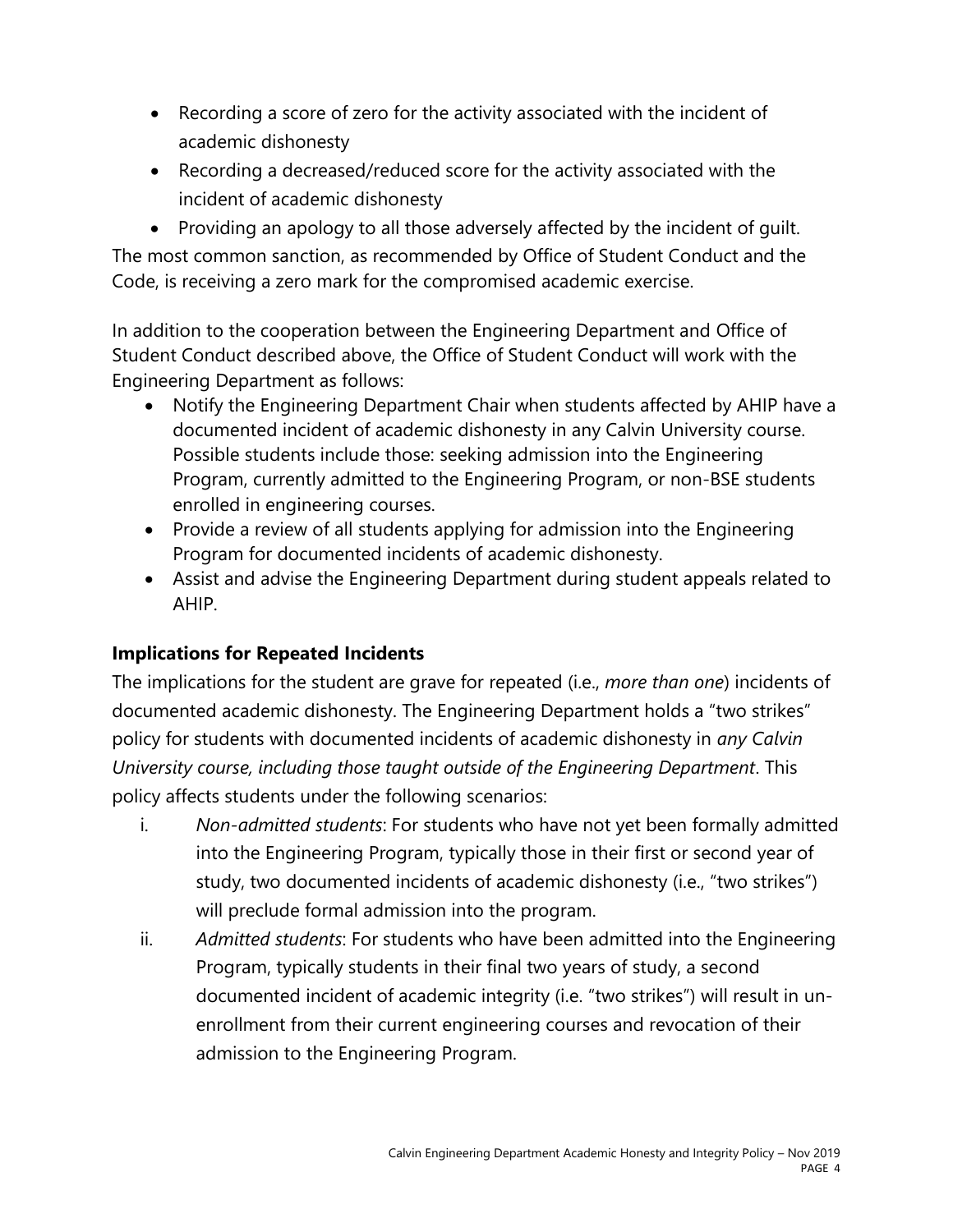iii. *Non-BSE students* (e.g., engineering minor, or group major): Students with two documented incidents of academic dishonesty (i.e., "two strikes") will be precluded from enrollment in future engineering courses.

The Engineering Department has an appeals process for situations in which admission to the program has been revoked. Students may discuss their situation with the University Administration (i.e., Dean of Natural Sciences and Mathematics) if they are considering an appeal of an Engineering Department decision under this policy. If a student appeals an Engineering Department decision, the Engineering Department will suspend the consequences of its decision (e.g., un-enrollment from classes and revocation of admission to the department) until the outcome of the appeal is known.

### **Conclusion**

Engineering is a profession; thus, integrity and honesty are critical to the daily work of engineers. This policy has been written to guide Calvin engineering students towards their future profession such that honesty and integrity characterizes their daily work. Thus, this policy is intended to provide a consistent, transparent, and fair learning environment for all engineering students at Calvin University as they mature into professionals.